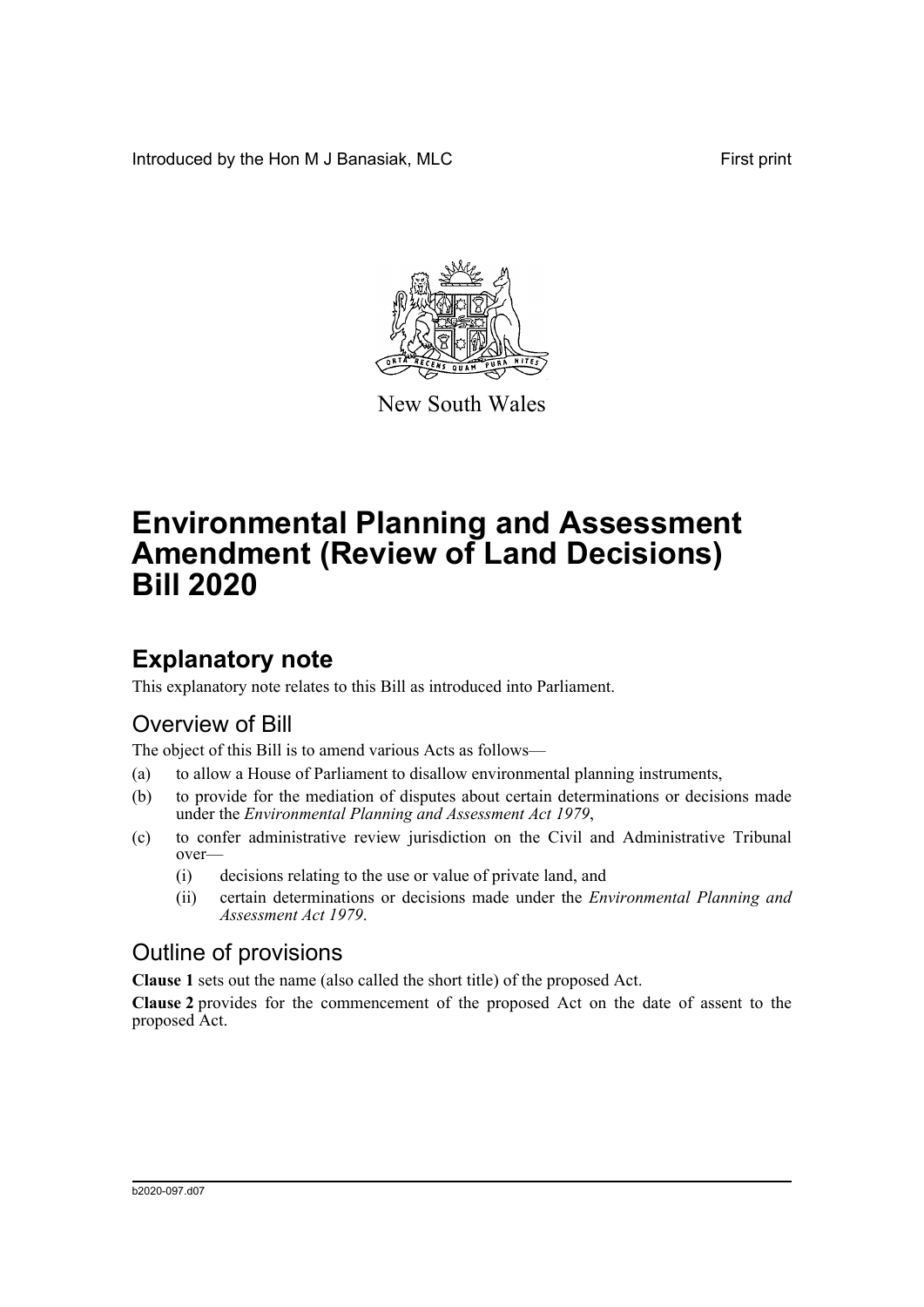### **Schedule 1 Amendment of legislation relating to disallowance of environmental planning instruments**

**Schedule 1.1** amends the *Interpretation Act 1987* to provide that—

- (a) written notice of the making of an environmental planning instrument must be laid before each House of Parliament, and
- (b) either House of Parliament may disallow an environmental planning instrument.

**Schedule 1.2** amends the *Subordinate Legislation Act 1989* to provide that, if an environmental planning instrument is disallowed, no environmental planning instrument, being the same in substance as the disallowed environmental planning instrument, may be made within 4 months after the date of the disallowance.

### **Schedule 2 Amendment of Environmental Planning and Assessment Act 1979 No 203 relating to mediation of certain disputes**

**Schedule 2** inserts proposed Division 8.2A in the *Environmental Planning and Assessment Act 1979* to—

- (a) define *applicant* to mean—
	- (i) an applicant for development consent, or
	- (ii) an applicant for a complying development certificate, or
	- (iii) an applicant for modification of a development consent, and
- (b) provide that, if an applicant is dissatisfied with a determination or decision made by a consent authority, the dispute about the determination or decision may be referred for mediation.

### **Schedule 3 Amendment of legislation relating to administrative review of certain decisions about land**

**Schedule 3.1** amends the *Administrative Decisions Review Act 1997* to confer administrative review jurisdiction on the Civil and Administrative Tribunal over decisions relating to the use or value of private land.

**Schedule 3.2** inserts proposed Division 8.2B in the *Environmental Planning and Assessment Act 1979* to provide that, if a dispute about a determination or decision is not resolved in the course of mediation, an applicant may apply to the Civil and Administrative Tribunal for an administrative review under the *Administrative Decisions Review Act 1997* of the determination or decision.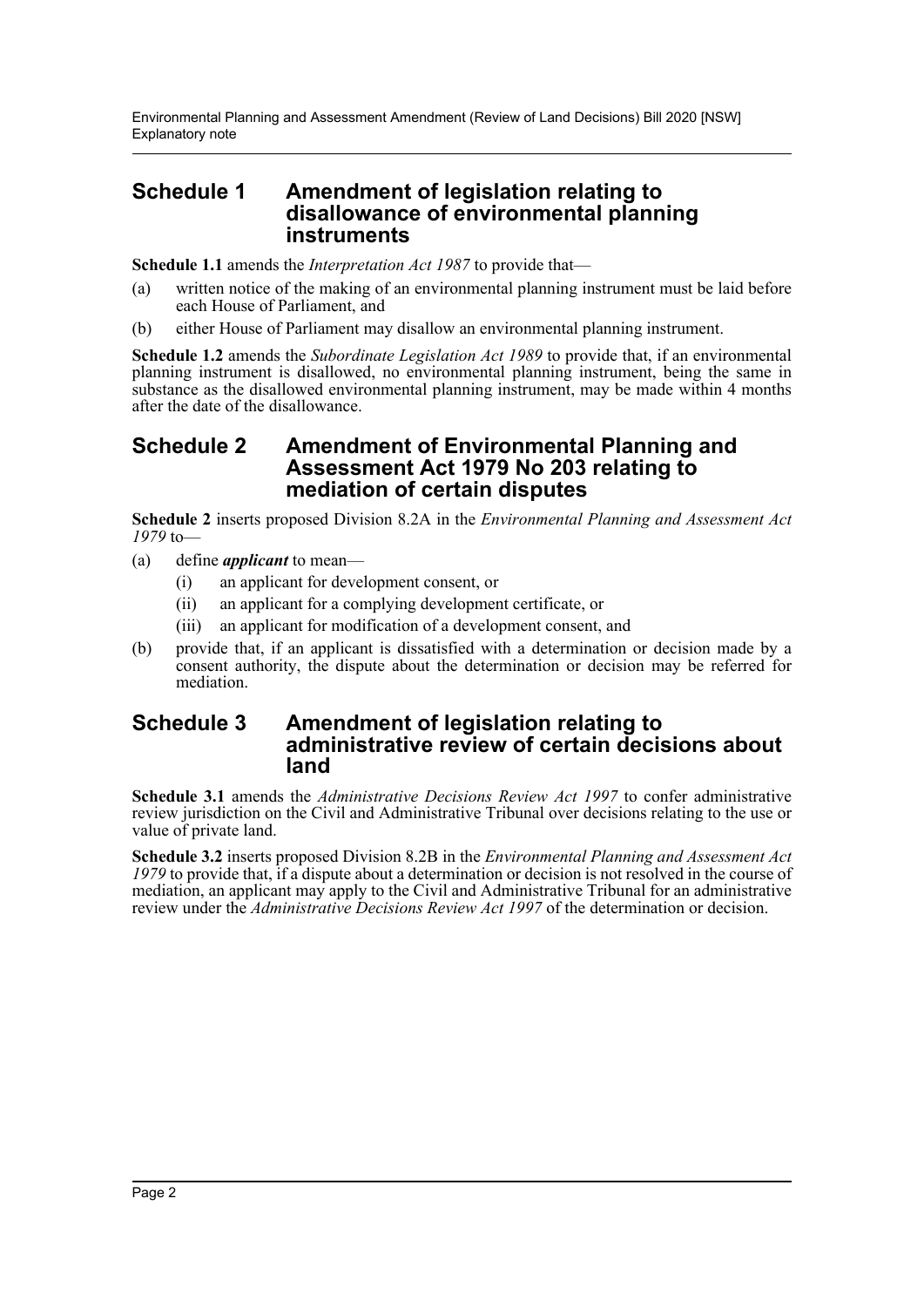Introduced by the Hon M J Banasiak, MLC First print



New South Wales

# **Environmental Planning and Assessment Amendment (Review of Land Decisions) Bill 2020**

# **Contents**

|                   |                                                                                                                 | Page                 |
|-------------------|-----------------------------------------------------------------------------------------------------------------|----------------------|
|                   | Name of Act                                                                                                     | 2                    |
|                   | Commencement                                                                                                    | $\mathbf{2}^{\circ}$ |
| <b>Schedule 1</b> | Amendment of legislation relating to disallowance of<br>environmental planning instruments                      | 3                    |
| <b>Schedule 2</b> | Amendment of Environmental Planning and Assessment Act 1979<br>No 203 relating to mediation of certain disputes |                      |
| <b>Schedule 3</b> | Amendment of legislation relating to administrative review of<br>certain decisions about land                   | 6                    |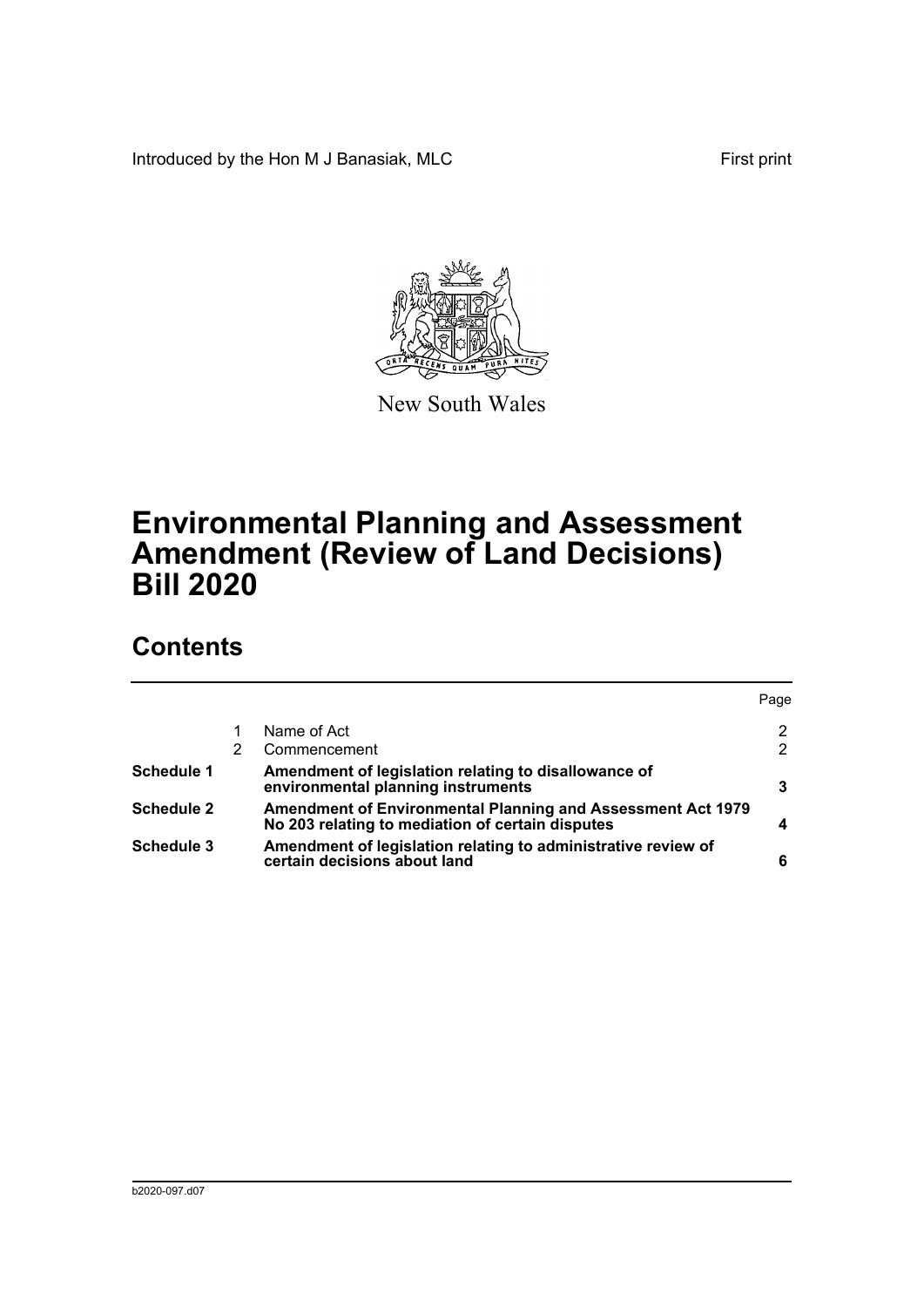

New South Wales

# **Environmental Planning and Assessment Amendment (Review of Land Decisions) Bill 2020**

No , 2020

### **A Bill for**

An Act to amend various Acts to allow a House of Parliament to disallow environmental planning instruments; to provide for mediation of disputes about determinations and decisions under the *Environmental Planning and Assessment Act 1979*; to confer administrative review jurisdiction on the Civil and Administrative Tribunal over certain decisions about land; and for other purposes.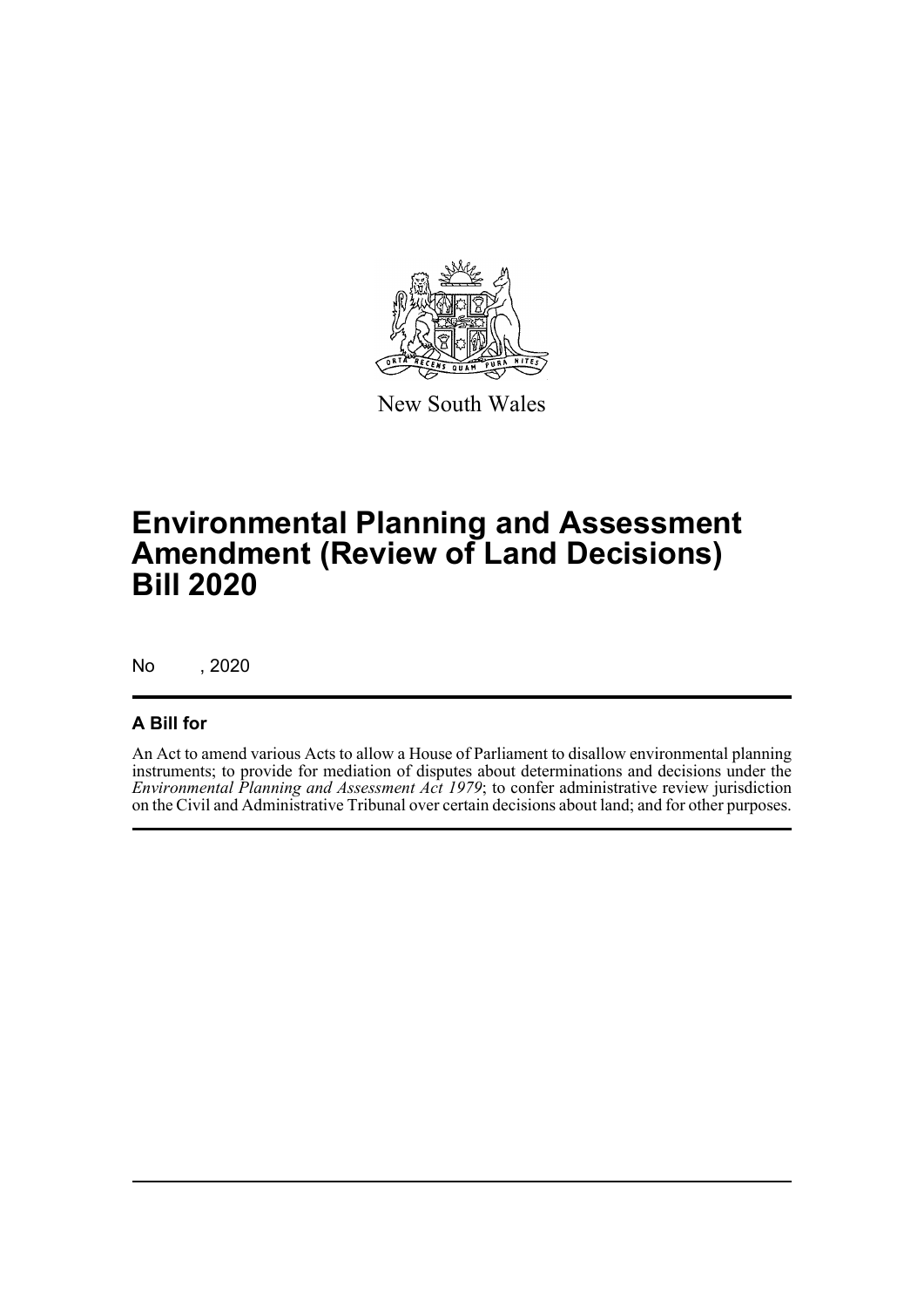Environmental Planning and Assessment Amendment (Review of Land Decisions) Bill 2020 [NSW]

<span id="page-4-1"></span><span id="page-4-0"></span>

| The Legislature of New South Wales enacts—                                                              |        |
|---------------------------------------------------------------------------------------------------------|--------|
| Name of Act                                                                                             | 2      |
| This Act is the Environmental Planning and Assessment Amendment (Review of<br>Land Decisions) Act 2020. | 3<br>4 |
| Commencement                                                                                            |        |
| This Act commences on the date of assent to this Act.                                                   | 6      |
|                                                                                                         |        |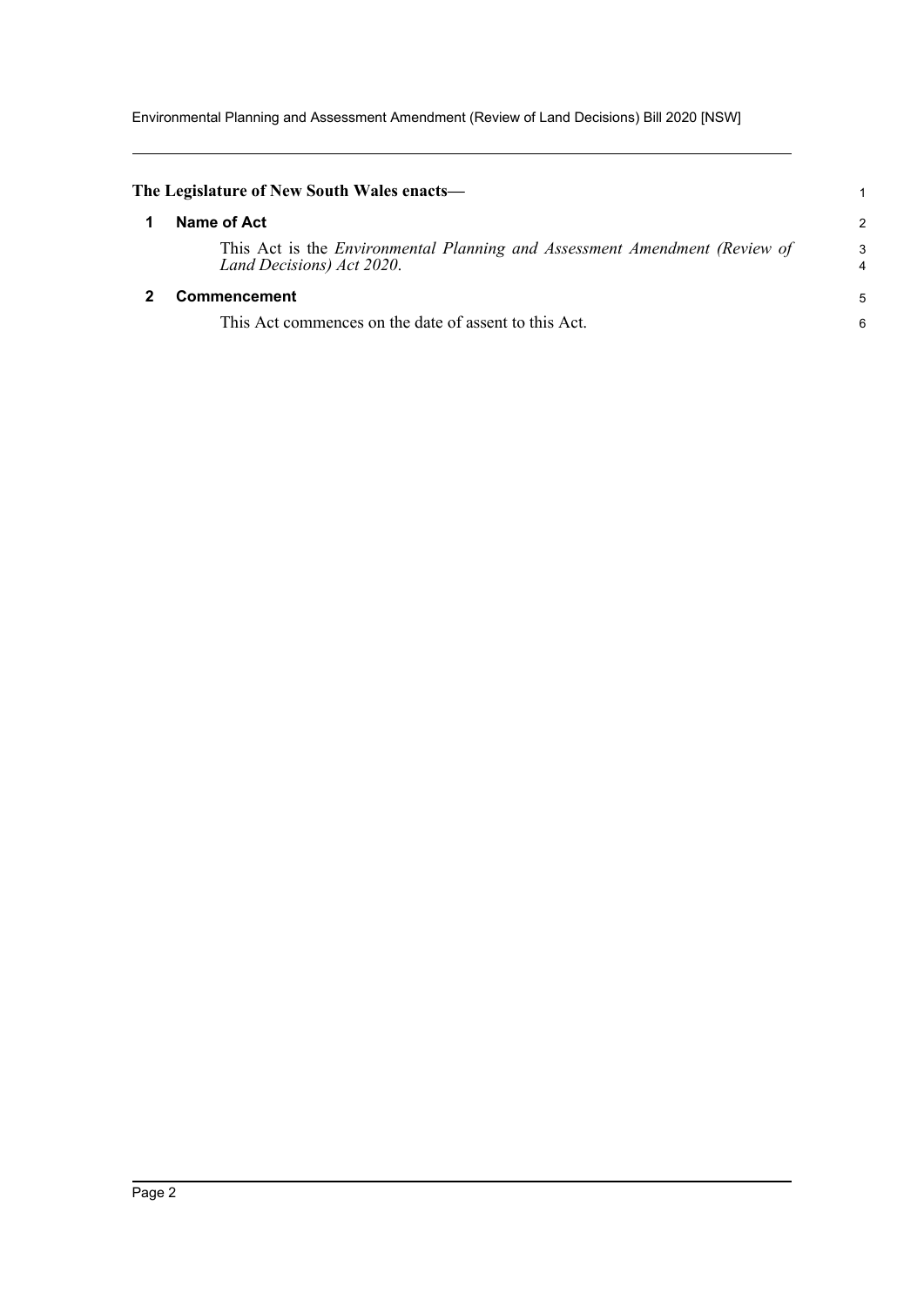Environmental Planning and Assessment Amendment (Review of Land Decisions) Bill 2020 [NSW] Schedule 1 Amendment of legislation relating to disallowance of environmental planning instruments

<span id="page-5-0"></span>

|     | <b>Schedule 1</b><br>Amendment of legislation relating to<br>disallowance of environmental planning<br><b>instruments</b> | 1<br>$\overline{a}$<br>3 |
|-----|---------------------------------------------------------------------------------------------------------------------------|--------------------------|
| 1.1 | Interpretation Act 1987 No 15                                                                                             | 4                        |
|     | <b>Section 5 Application of Act</b><br>Insert "40, 41," after "33," in section $5(6)$ .                                   | 5<br>6                   |
| 1.2 | Subordinate Legislation Act 1989 No 146                                                                                   | 7                        |
| [1] | Section 8, heading<br>Insert "or environmental planning instrument" after "statutory rule".                               | 8<br>9                   |
| [2] | <b>Section 8</b><br>Insert "or environmental planning instrument" after "statutory rule" wherever occurring.              | 10<br>11                 |
|     |                                                                                                                           |                          |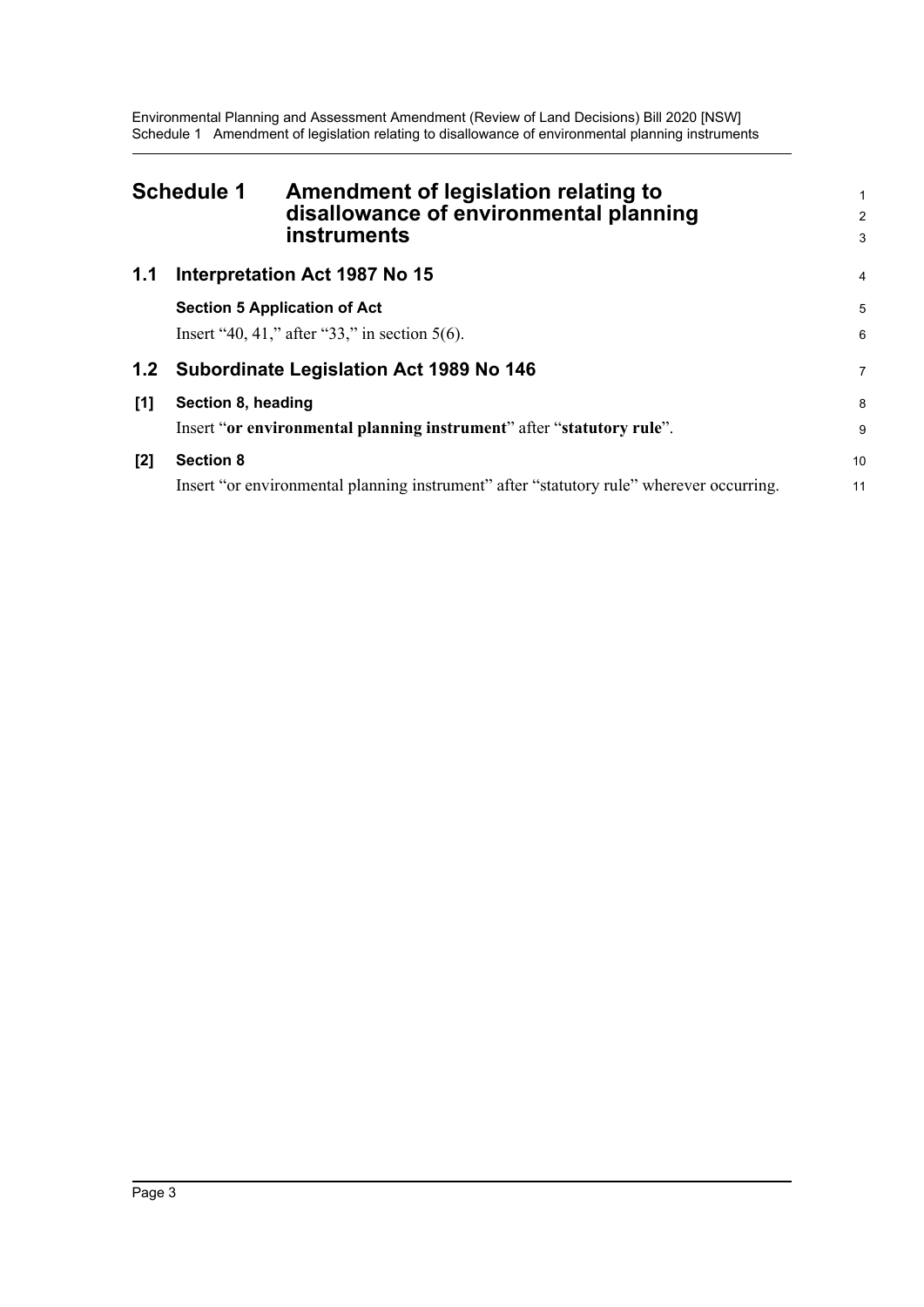Environmental Planning and Assessment Amendment (Review of Land Decisions) Bill 2020 [NSW] Schedule 2 Amendment of Environmental Planning and Assessment Act 1979 No 203 relating to mediation of certain disputes

<span id="page-6-0"></span>

|       | <b>Schedule 2</b>              |                      | <b>Amendment of Environmental Planning and</b><br>Assessment Act 1979 No 203 relating to<br>mediation of certain disputes                                                                                                      |                |  |
|-------|--------------------------------|----------------------|--------------------------------------------------------------------------------------------------------------------------------------------------------------------------------------------------------------------------------|----------------|--|
| [1]   | <b>Section 1.4 Definitions</b> |                      |                                                                                                                                                                                                                                |                |  |
|       |                                |                      | Insert in alphabetical order—                                                                                                                                                                                                  | 5              |  |
|       |                                |                      | <i>applicant</i> , for Division 8.2A—see section 8.5A.                                                                                                                                                                         | 6              |  |
|       |                                |                      | <i>mediation</i> , for Division 8.2A—see section 8.5A.                                                                                                                                                                         | $\overline{7}$ |  |
|       |                                |                      | <i>mediator</i> , for Division 8.2A—see section 8.5A.                                                                                                                                                                          | 8              |  |
| $[2]$ |                                | <b>Division 8.2A</b> |                                                                                                                                                                                                                                | 9              |  |
|       |                                |                      | Insert after Division 8.2—                                                                                                                                                                                                     | 10             |  |
|       |                                |                      | Division 8.2A Mediation                                                                                                                                                                                                        | 11             |  |
|       | 8.5A                           |                      | <b>Definitions</b>                                                                                                                                                                                                             | 12             |  |
|       |                                |                      | In this Division-                                                                                                                                                                                                              | 13             |  |
|       |                                |                      | <i>applicant</i> means—                                                                                                                                                                                                        | 14             |  |
|       |                                |                      | an applicant for development consent, or<br>(a)                                                                                                                                                                                | 15             |  |
|       |                                |                      | an applicant for a complying development certificate, or<br>(b)                                                                                                                                                                | 16             |  |
|       |                                |                      | an applicant for modification of a development consent.<br>(c)                                                                                                                                                                 | 17             |  |
|       |                                |                      | mediation means a structured negotiation process in which the mediator, as a<br>neutral and independent party, assists the parties to a dispute to achieve their<br>own resolution of the dispute.                             | 18<br>19<br>20 |  |
|       |                                |                      | <i>mediator</i> means a neutral and independent party, with qualifications in<br>mediation.                                                                                                                                    | 21<br>22       |  |
|       | 8.5B                           |                      | <b>Application of Division</b>                                                                                                                                                                                                 |                |  |
|       |                                | (1)                  | This Division applies to a determination or decision of a consent authority<br>under Part 4 in relation to-                                                                                                                    | 24<br>25       |  |
|       |                                |                      | a development application, or<br>(a)                                                                                                                                                                                           | 26             |  |
|       |                                |                      | an application for a complying development certificate, or<br>(b)                                                                                                                                                              | 27             |  |
|       |                                |                      | an application to modify a development consent.<br>(c)                                                                                                                                                                         | 28             |  |
|       |                                | (2)                  | This Division applies whether or not the applicant for the application has<br>requested the consent authority to review the determination or decision under<br>Division 8.2.                                                   | 29<br>30<br>31 |  |
|       | 8.5C                           |                      | Mediation of disputes about determinations or decisions                                                                                                                                                                        | 32             |  |
|       |                                | (1)                  | If an applicant is dissatisfied with a determination or decision to which this<br>Division applies, the applicant may request the consent authority to refer the<br>dispute about the determination or decision for mediation. | 33<br>34<br>35 |  |
|       |                                | (2)                  | The consent authority must refer the dispute for mediation before a mediator<br>within 14 days after the request is made.                                                                                                      | 36<br>37       |  |
|       | 8.5D                           |                      | Participation in good faith                                                                                                                                                                                                    | 38             |  |
|       |                                |                      | The applicant and the consent authority must participate in good faith in the<br>mediation.                                                                                                                                    | 39<br>40       |  |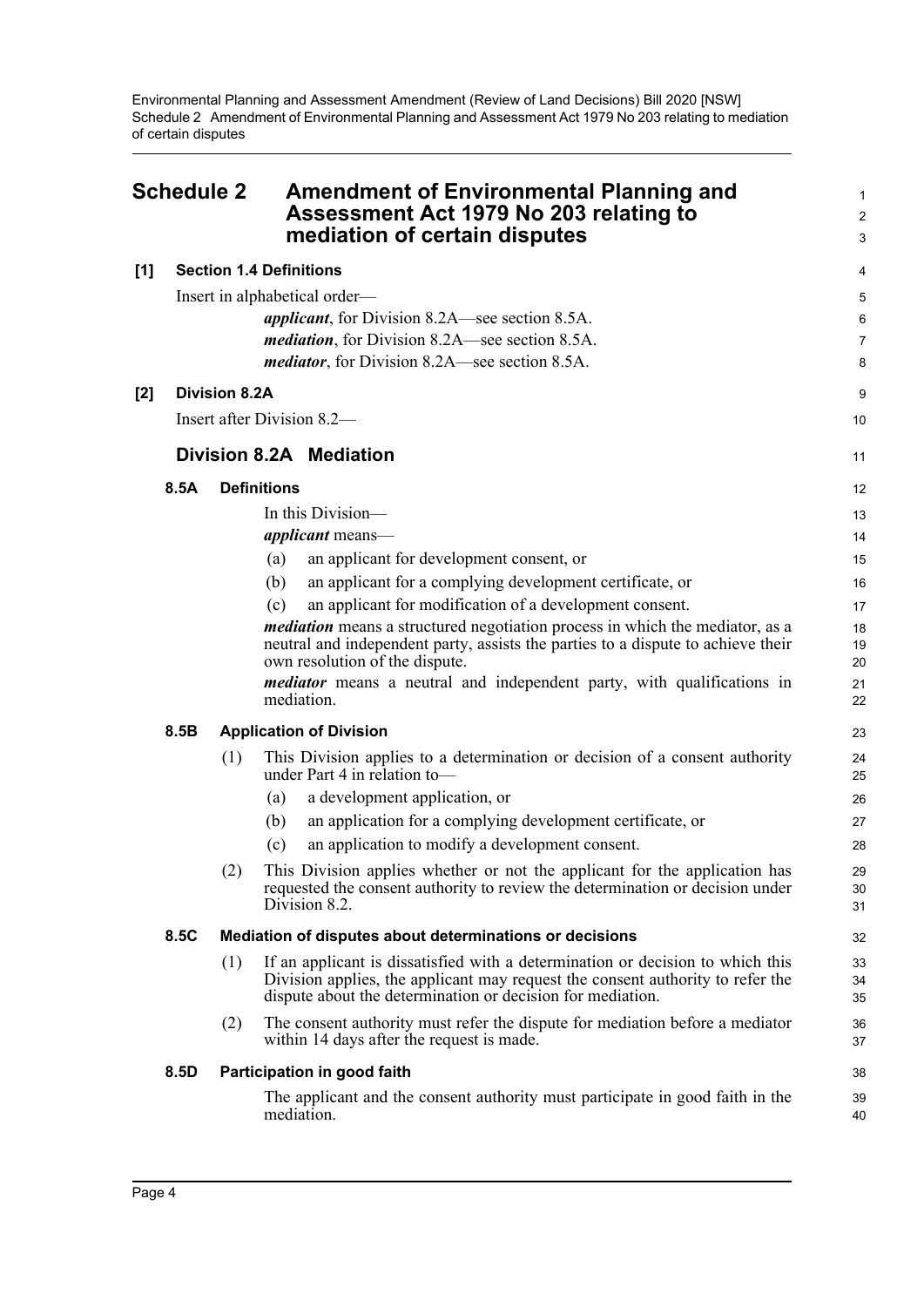Environmental Planning and Assessment Amendment (Review of Land Decisions) Bill 2020 [NSW] Schedule 2 Amendment of Environmental Planning and Assessment Act 1979 No 203 relating to mediation of certain disputes

#### **8.5E Costs of mediation**

| 8.5E | <b>Costs of mediation</b>                                                                                                                                                        |                                                                                                                                                |                                                                                                                                           | $\mathbf{1}$        |
|------|----------------------------------------------------------------------------------------------------------------------------------------------------------------------------------|------------------------------------------------------------------------------------------------------------------------------------------------|-------------------------------------------------------------------------------------------------------------------------------------------|---------------------|
|      | (1)                                                                                                                                                                              | The costs of mediation, including the costs payable to the mediator, are<br>payable in equal parts by the applicant and the consent authority. |                                                                                                                                           |                     |
|      | (2)                                                                                                                                                                              | Despite subsection $(1)$ , the costs of mediation, including the costs payable to<br>the mediator, are payable by the consent authority if—    |                                                                                                                                           |                     |
|      |                                                                                                                                                                                  | (a)                                                                                                                                            | the applicant is the owner of the land to which the development<br>application relates, and                                               | 6<br>$\overline{7}$ |
|      |                                                                                                                                                                                  | (b)                                                                                                                                            | a change to land use zones or development standards in relation to the<br>land restricts the carrying out of development on the land, and | 8<br>9              |
|      |                                                                                                                                                                                  | (c)                                                                                                                                            | the dispute between the applicant and the consent authority is related to<br>the restriction.                                             | 10<br>11            |
| 8.5F |                                                                                                                                                                                  |                                                                                                                                                | Statements made during mediation not admissible                                                                                           | 12                  |
|      | A statement made in the course of mediation under this Division is not<br>admissible in an application for administrative review under Division 8.2B or<br>in legal proceedings. |                                                                                                                                                |                                                                                                                                           | 13<br>14<br>15      |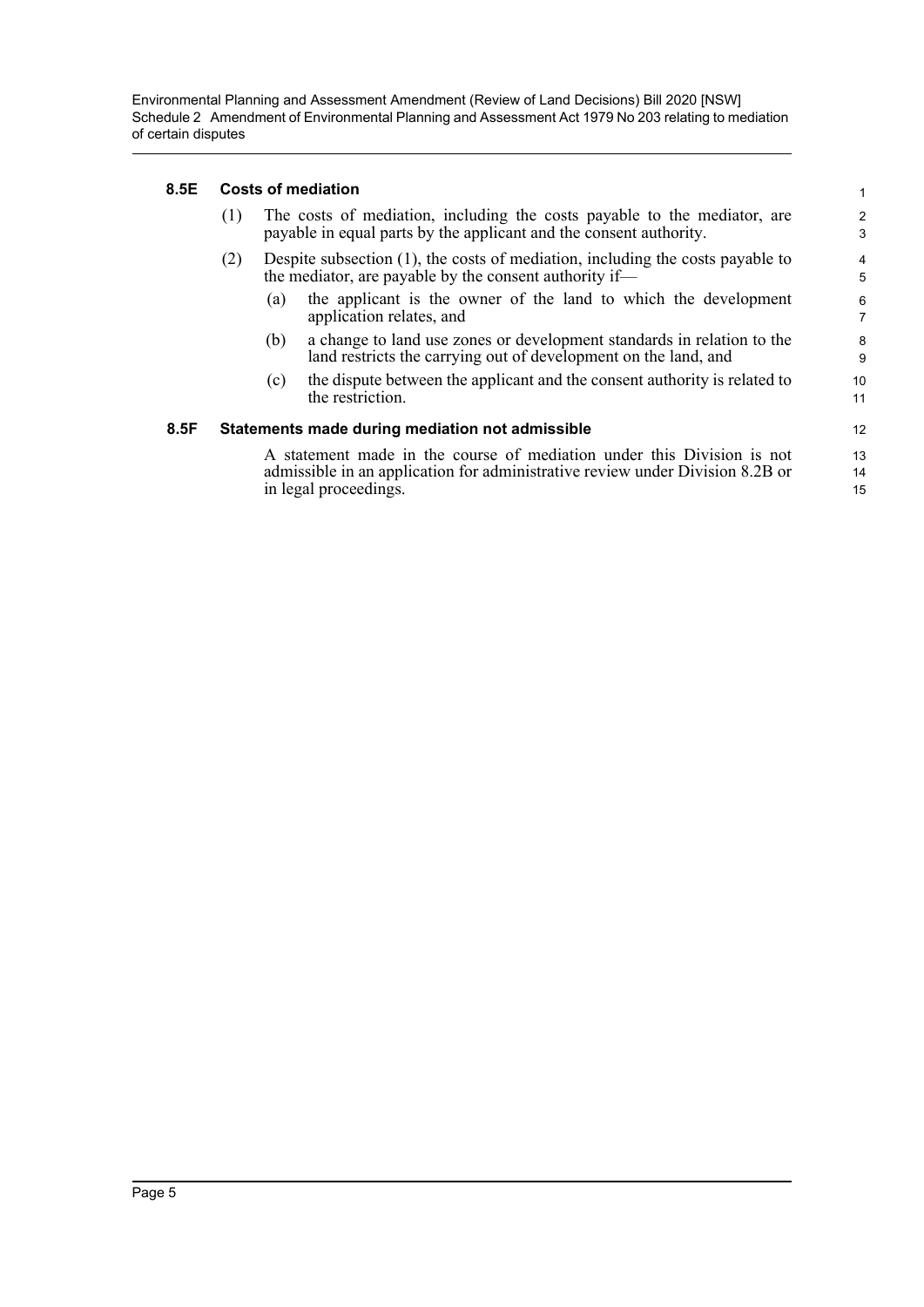<span id="page-8-0"></span>

|       | <b>Schedule 3</b>             |     | Amendment of legislation relating to<br>administrative review of certain decisions about<br>land                                                                                                                 | 1<br>$\overline{\mathbf{c}}$<br>3 |
|-------|-------------------------------|-----|------------------------------------------------------------------------------------------------------------------------------------------------------------------------------------------------------------------|-----------------------------------|
| 3.1   |                               |     | <b>Administrative Decisions Review Act 1997 No 76</b>                                                                                                                                                            | 4                                 |
| [1]   | <b>Section 4 Definitions</b>  |     |                                                                                                                                                                                                                  |                                   |
|       |                               |     | Omit the definition of <i>enabling legislation</i> from section $4(1)$ . Insert instead—<br><i>enabling legislation</i> means—                                                                                   | 6<br>7                            |
|       |                               | (a) | for a decision relating to the use or value of private land—legislation<br>that confers or imposes the decision-making function on a person or<br>body, and                                                      | 8<br>9<br>10                      |
|       |                               | (b) | for all other decisions—legislation, other than this Act or statutory rules<br>made under this Act, that-                                                                                                        | 11<br>12                          |
|       |                               |     | (i)<br>provides for applications to be made to the Tribunal about a<br>specified matter or class of matters, or                                                                                                  | 13<br>14                          |
|       |                               |     | otherwise enables the Tribunal to exercise functions in relation to<br>(ii)<br>a specified matter or class of matters.                                                                                           | 15<br>16                          |
| [2]   | Section 4(1)                  |     |                                                                                                                                                                                                                  | 17                                |
|       |                               |     | Omit the definition of <i>interested person</i> . Insert instead—                                                                                                                                                | 18                                |
|       |                               |     | <i>interested person</i> means—                                                                                                                                                                                  | 19                                |
|       |                               | (a) | for a decision relating to the use or value of private land—the owner of<br>the private land, and                                                                                                                | 20<br>21                          |
|       |                               | (b) | for all other decisions-a person who is entitled under enabling<br>legislation to make an application to the Tribunal for an administrative<br>review under this Act of an administratively reviewable decision. | 22<br>23<br>24                    |
| $[3]$ | Section 4(1)                  |     |                                                                                                                                                                                                                  | 25                                |
|       | Insert in alphabetical order— |     |                                                                                                                                                                                                                  | 26                                |
|       |                               |     | <i>private land</i> means—                                                                                                                                                                                       | 27                                |
|       |                               | (a) | land, the fee-simple of which is not vested in the Crown, or                                                                                                                                                     | 28                                |
|       |                               | (b) | land that the Crown has lawfully contracted to sell.                                                                                                                                                             | 29                                |
| [4]   | <b>Section 10</b>             |     |                                                                                                                                                                                                                  | 30                                |
|       | Insert after section 9-       |     |                                                                                                                                                                                                                  | 31                                |
|       | 10                            |     | Administrative review jurisdiction over decisions about private land                                                                                                                                             | 32                                |
|       |                               |     | The Tribunal has administrative review jurisdiction over a decision, made by<br>a person or body under enabling legislation, relating to the use or value of<br>private land.                                    | 33<br>34<br>35                    |
| 3.2   |                               |     | <b>Environmental Planning and Assessment Act 1979 No 203</b>                                                                                                                                                     | 36                                |
|       | <b>Division 8.2B</b>          |     |                                                                                                                                                                                                                  | 37                                |
|       | Insert before Division 8.3—   |     |                                                                                                                                                                                                                  | 38                                |